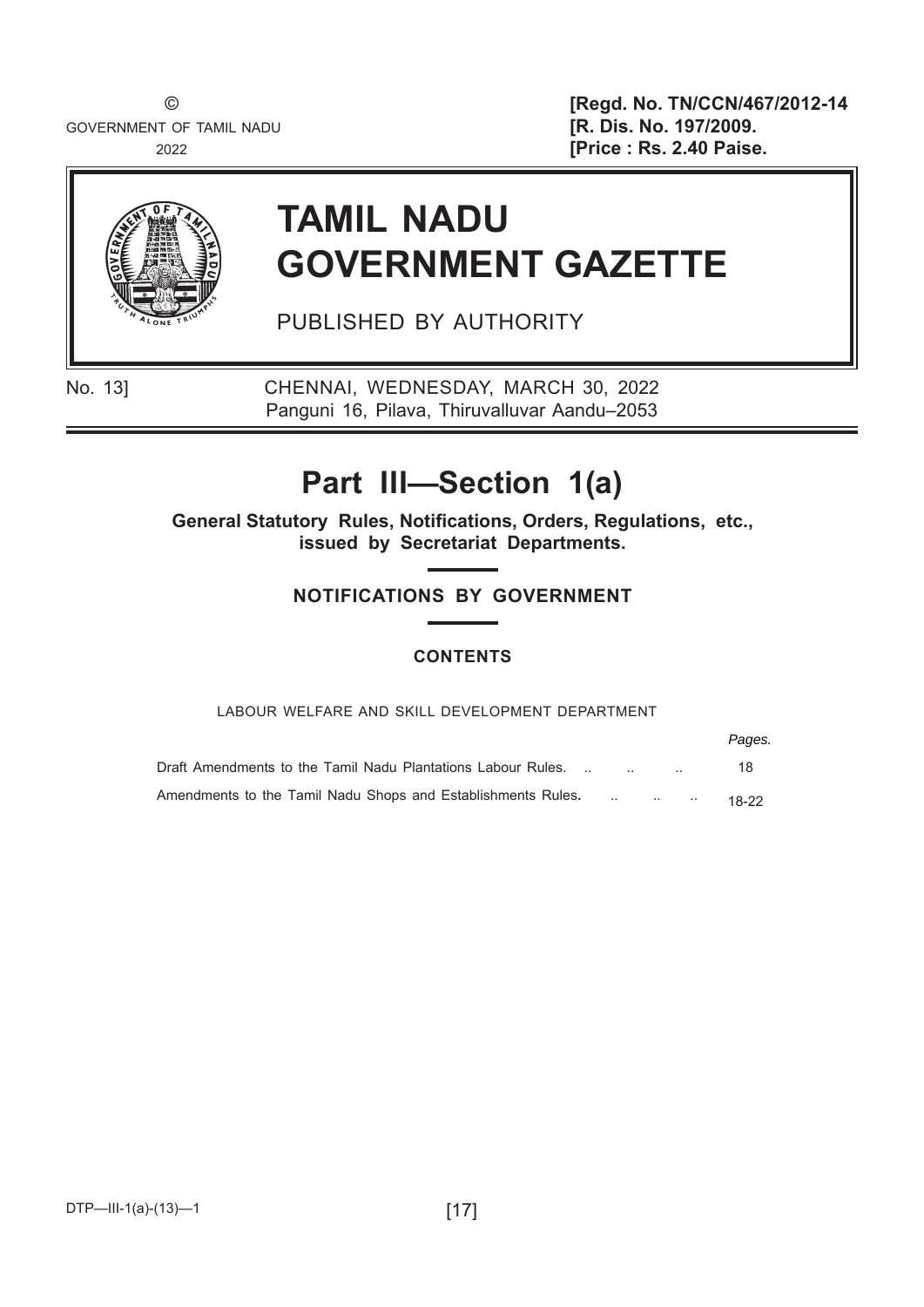#### **NOTIFICATIONS BY GOVERNMENT**

#### LABOUR WELFARE AND SKILL DEVELOPMENT DEPARTMENT

#### **Draft Amendments to the Tamil Nadu Plantations Labour Rules.**

*[G.O. Ms. No. 22, Labour Welfare and Skill Development (K2), 3rd March 2022,*  மாசி 19, பிலவ, திருவள்ளுவர் ஆண்டு–2053.]

 No. SRO A-7/2022.—The following draft amendments to the Tamil Nadu Plantations Labour Rules, 1955 which is proposed to be issued in exercise of the powers conferred by sub-section (1) of Section 43 read with section 18 of the Tamil Nadu Plantations Labour Act, 1951 (Central Act LXIX of 1951) is hereby published for information of all persons likely to be affected thereby, as required under sub-section (1) of Section 43 of the Act.

2. Notice is hereby given that the draft amendment will be taken into consideration on or after the expiry of six weeks from the date of publication of this Notification in the *Tamil Nadu Government Gazette* and that any objection or suggestion, which may be received from any person with respect thereto before the expiry of the aforesaid period will be considered by the Government of Tamil Nadu. Objections or suggestions, if any, should be addressed to the Secretary to Government, Labour Welfare and Skill Development Department, Fort St. George, Chennai-600 009 through the Commissioner of Labour, DMS Campus, Chennai-600 006.

#### DRAFT AMENDMENT

In the said Tamil Nadu Plantations Labour Rules, 1955, in Rule 68-B after clause (i) the following clause shall be added, namely:-

#### (j) **A Diploma in Labour Laws with Administrative Law awarded by the Tamil Nadu Institute of Labour Studies, Chennai**

#### **Amendments to the Tamil Nadu Shops and Establishments Rules.**

#### *[G.O. Ms. No. 23, Labour Welfare and Skill Development (K2), 3rd March 2022,*  ் மாசி 19, பிலவ, திருவள்ளுவர் ஆண்டு–2053.]

No. SRO A-8/2022.—In exercise of the powers conferred by sub-section (1) of Section 49 of the Tamil Nadu Shops and Establishments Act, 1947 (Tamil Nadu Act XXXVI of 1947), the Governor of Tamil Nadu hereby makes the following amendments to the Tamil Nadu Shops and Establishments Rules, 1948, the draft of the same having been previously published in the Labour and Employment Department Notification No. SRO A-4/2021 published at pages 8 to 12 of Part III - Section 1 (a) of the *Tamil Nadu Government Gazette*, dated the 17th February 2021, as required under sub-section (3) of Section 49 of the said Act.

#### **AMENDMENTS.**

In the said Rules,-

- (1) sub-rules (4) and (5) of Rule 11 shall be omitted;
- (2) in rule 16, for sub-rule (1), the following sub-rule shall be substituted, namely:-
	- " (1) (a) Every employer shall maintain.-
		- (i) a Register of persons employed in Form-U;
		- (ii) a Register of Employment in Form-V;
		- (iii) a Register of Wages in Form-W; and
		- (iv) a Register of Leave and Social Security Benefits in Form-X.
		- (b) The registers referred to in clause (a) shall be maintained either electronically or manually.

 (c) Where the registers referred to in clause (a) are maintained in electronic form, the layout and presentation of the registers may be adjusted without changing the integrity, serial number and contents of the columns of the registers.

- (3) Forms 'P', Q' and 'R' shall be omitted;
- (4) After Form T, the following Forms shall be added, namely:-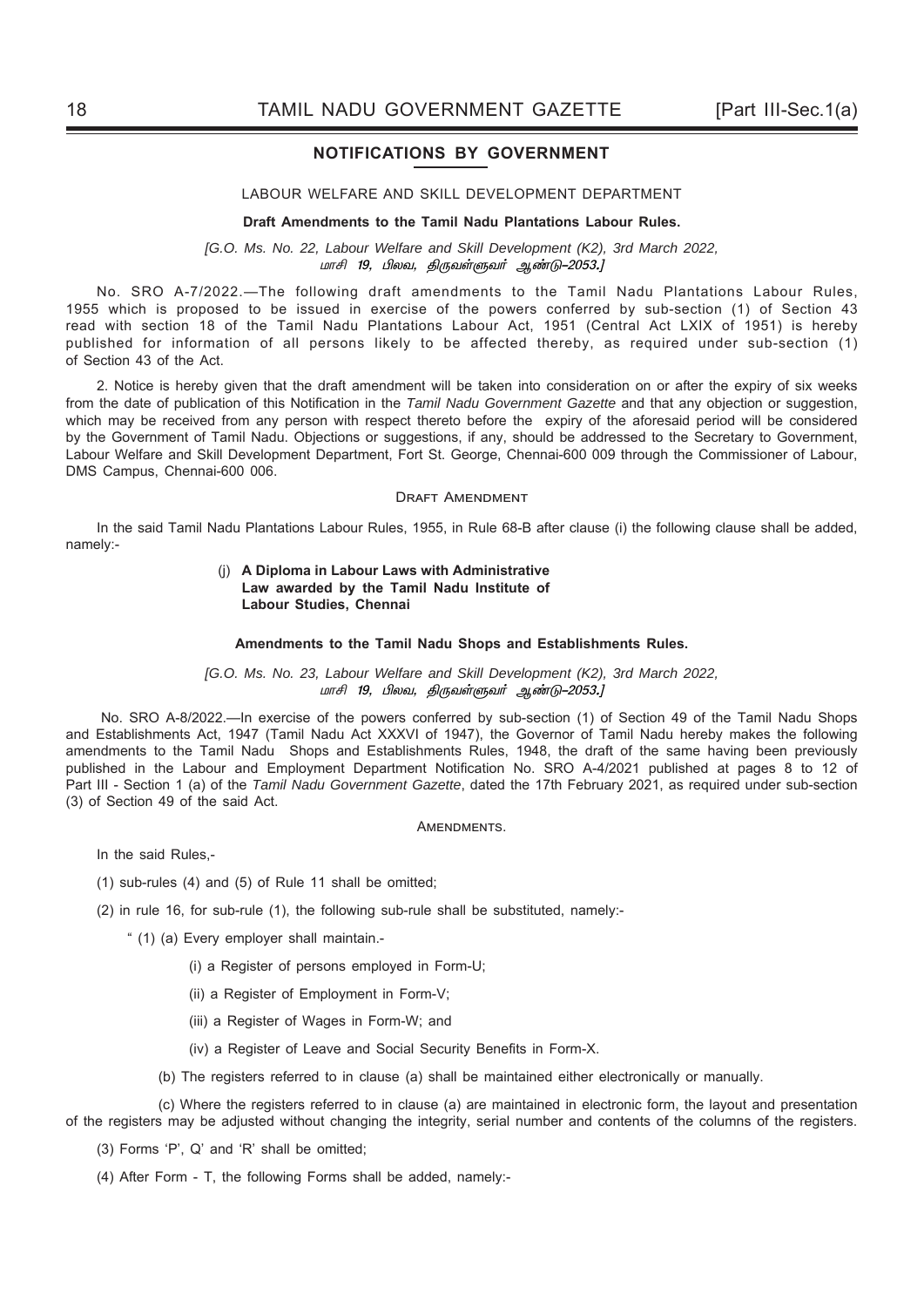Name and Address of the Establishment: Name and Address of the Establishment:<br>Registration Certificate No:

Registration Certificate No:

| Remarks                                                                                | (24)                       |
|----------------------------------------------------------------------------------------|----------------------------|
| Reason for Exit                                                                        | (23)                       |
| Date of Exit                                                                           | (22)                       |
| Impression<br>Specimen Signatiue / Thump                                               | (21)                       |
| e-mail I.D                                                                             | (20)                       |
| Mobile Number                                                                          | (19)                       |
| Photo                                                                                  | (18)                       |
| Code) (IFSC Code)<br>Branch (Indian Financial System<br>Bank A/c Number, Name of Bank, | (17)                       |
| Period of Suspension if any                                                            | (16)                       |
| Date on which made permanent                                                           | (15)                       |
| eoivnes to avab<br>Date on which completion of 480                                     | (14)                       |
| .oV 1ssrbsA                                                                            | (13)                       |
| Corporation No.<br>Employee's State Insurance                                          | (12)                       |
| Employee's Provident Fund No.                                                          | (11)                       |
| Permanent address                                                                      | 은                          |
| Present Address                                                                        | ම)                         |
| <b>Designation</b>                                                                     | $\circledR$                |
| Date of entry into service                                                             | $\widehat{C}$              |
| Date of Birth                                                                          | $\widehat{\circ}$          |
| Father / Spouse Name                                                                   | $\widetilde{\mathfrak{G}}$ |
| Gender                                                                                 | E                          |
| Employee Identification No.                                                            | ල                          |
| Name of the employee                                                                   | $\widehat{\infty}$         |
| Serial Number                                                                          |                            |

FORM–U.<br>**EMPLOYEE REGISTER.**<br>[See sub-rule (1) of rule (16)]

### Mar. 30, 2022] TAMIL NADU GOVERNMENT GAZETTE 19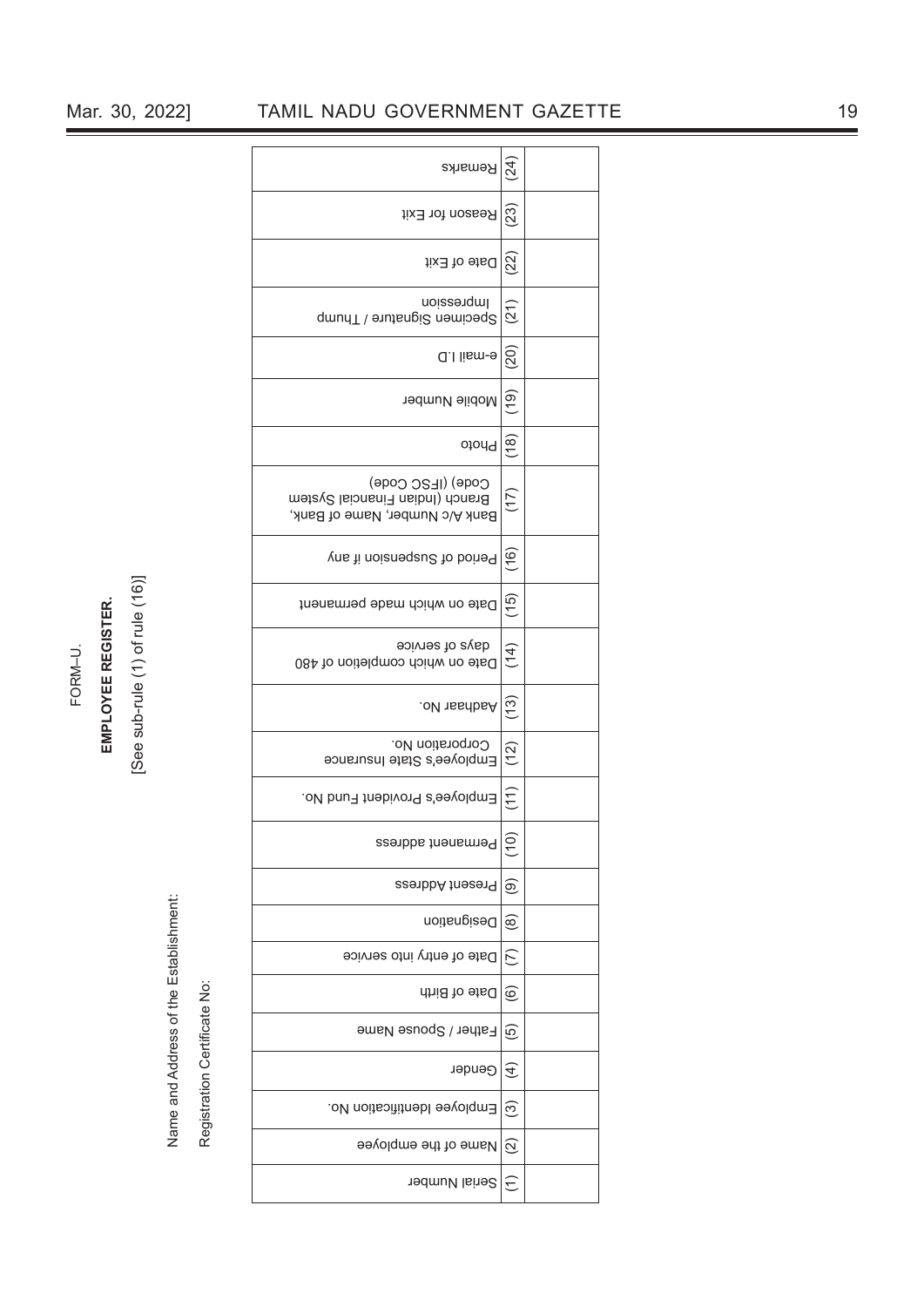|         |                                                            |                                                      |                                                      |                             |                                                               |                                                      | Remarks                                                            | (13)                    |                         |                      |  |  |
|---------|------------------------------------------------------------|------------------------------------------------------|------------------------------------------------------|-----------------------------|---------------------------------------------------------------|------------------------------------------------------|--------------------------------------------------------------------|-------------------------|-------------------------|----------------------|--|--|
|         |                                                            |                                                      |                                                      |                             |                                                               | Benefit availed for working on Festival Holiday (**) | (12)                                                               |                         |                         |                      |  |  |
|         |                                                            | Benefit availed for working on National Holiday (**) |                                                      |                             |                                                               |                                                      |                                                                    | (11)                    |                         |                      |  |  |
|         |                                                            |                                                      |                                                      |                             |                                                               |                                                      | Number of days on Loss of Pay                                      | (10)                    |                         |                      |  |  |
|         |                                                            |                                                      |                                                      |                             |                                                               |                                                      | Total Hours Worked                                                 | $\widehat{\mathcal{O}}$ |                         |                      |  |  |
|         |                                                            |                                                      |                                                      |                             |                                                               |                                                      | <b>Total Days Worked</b>                                           | $\circledcirc$          |                         |                      |  |  |
|         |                                                            |                                                      |                                                      |                             |                                                               |                                                      | ŀε                                                                 |                         |                         |                      |  |  |
|         |                                                            |                                                      |                                                      |                             |                                                               |                                                      | 30                                                                 |                         |                         |                      |  |  |
|         |                                                            |                                                      |                                                      |                             |                                                               |                                                      | 67                                                                 |                         |                         |                      |  |  |
|         |                                                            |                                                      |                                                      |                             |                                                               |                                                      | 8 <sup>z</sup>                                                     |                         |                         |                      |  |  |
|         |                                                            |                                                      |                                                      |                             |                                                               |                                                      |                                                                    | LΖ                      |                         |                      |  |  |
|         |                                                            |                                                      |                                                      |                             |                                                               |                                                      | 9 <sub>z</sub>                                                     |                         |                         |                      |  |  |
|         |                                                            |                                                      |                                                      |                             |                                                               |                                                      | SΣ                                                                 |                         |                         |                      |  |  |
|         |                                                            |                                                      |                                                      |                             |                                                               |                                                      | ÞΖ                                                                 |                         |                         |                      |  |  |
|         |                                                            |                                                      |                                                      |                             |                                                               |                                                      | $\mathbb{S} \mathbb{S}$                                            |                         |                         |                      |  |  |
|         |                                                            |                                                      |                                                      |                             | $\widetilde{\Theta}$                                          |                                                      | $\zeta\zeta$                                                       |                         |                         |                      |  |  |
|         |                                                            |                                                      |                                                      |                             |                                                               |                                                      | ŀζ                                                                 |                         |                         |                      |  |  |
|         |                                                            |                                                      |                                                      |                             |                                                               |                                                      | Daily Hours of work including overtime (if any)*<br>$\overline{0}$ |                         |                         |                      |  |  |
|         | REGISTER OF EMPLOYMENT.<br>[See sub-rule (1) of rule (16)] |                                                      |                                                      |                             | $\widehat{f}$                                                 |                                                      | 61                                                                 |                         |                         |                      |  |  |
|         |                                                            | $\frac{1}{2}$                                        |                                                      |                             |                                                               |                                                      |                                                                    |                         |                         |                      |  |  |
|         |                                                            |                                                      |                                                      |                             | $\odot$                                                       |                                                      | $8\,\rm k$                                                         |                         |                         |                      |  |  |
|         |                                                            |                                                      |                                                      |                             |                                                               |                                                      | Lμ                                                                 |                         |                         |                      |  |  |
| FORM-V. |                                                            |                                                      | Festival Holidays Approval Proceedings No. and Date: | Approved Festival Holidays: |                                                               |                                                      | 91                                                                 | $\widehat{\subset}$     |                         |                      |  |  |
|         |                                                            | the period from                                      |                                                      |                             |                                                               |                                                      | $\odot$                                                            |                         | $\mathsf{GL}$           |                      |  |  |
|         |                                                            |                                                      |                                                      |                             |                                                               |                                                      | ÞΙ                                                                 |                         |                         |                      |  |  |
|         |                                                            |                                                      |                                                      |                             |                                                               |                                                      | εı                                                                 |                         |                         |                      |  |  |
|         |                                                            |                                                      |                                                      |                             | $\widehat{\epsilon}$                                          |                                                      | $\zeta\!\!\downarrow$                                              |                         |                         |                      |  |  |
|         |                                                            |                                                      |                                                      |                             |                                                               |                                                      | $\downarrow\downarrow$                                             |                         |                         |                      |  |  |
|         |                                                            |                                                      |                                                      |                             |                                                               |                                                      | $0\,\mathsf{L}$                                                    |                         |                         |                      |  |  |
|         |                                                            | For                                                  |                                                      |                             |                                                               |                                                      | $\sqrt{6}$                                                         |                         |                         |                      |  |  |
|         |                                                            |                                                      |                                                      |                             |                                                               |                                                      | 8                                                                  |                         |                         |                      |  |  |
|         |                                                            |                                                      |                                                      |                             |                                                               |                                                      | L                                                                  |                         |                         |                      |  |  |
|         |                                                            |                                                      |                                                      |                             |                                                               |                                                      | $\boldsymbol{9}$                                                   |                         |                         |                      |  |  |
|         |                                                            |                                                      |                                                      |                             |                                                               |                                                      | $\mathsf{G}$                                                       |                         |                         |                      |  |  |
|         |                                                            |                                                      |                                                      |                             |                                                               |                                                      | Þ                                                                  |                         |                         |                      |  |  |
|         |                                                            |                                                      |                                                      |                             |                                                               |                                                      | $\boldsymbol{\epsilon}$                                            |                         |                         |                      |  |  |
|         |                                                            |                                                      |                                                      |                             |                                                               |                                                      | $\zeta$                                                            |                         |                         |                      |  |  |
|         |                                                            |                                                      |                                                      |                             |                                                               |                                                      |                                                                    |                         |                         | l                    |  |  |
|         |                                                            |                                                      |                                                      |                             | Name and Address of the Employer:                             |                                                      |                                                                    |                         | Time at which work ends | $\circlede$          |  |  |
|         |                                                            |                                                      |                                                      |                             |                                                               |                                                      |                                                                    |                         | Rest Interval           | $\widetilde{\Theta}$ |  |  |
|         |                                                            |                                                      | Name and Address of the Establishment:               |                             | Name of the Manager/Incharge:<br>Registration Certificate No: |                                                      |                                                                    |                         |                         |                      |  |  |
|         |                                                            |                                                      |                                                      |                             |                                                               |                                                      | Time at which work commences                                       | $\widehat{f}$           |                         |                      |  |  |
|         |                                                            |                                                      |                                                      |                             |                                                               |                                                      | Employee Identification No.                                        | $\odot$                 |                         |                      |  |  |
|         |                                                            |                                                      |                                                      |                             |                                                               |                                                      | Name of the Employee                                               | $\widehat{2}$           |                         |                      |  |  |
|         |                                                            |                                                      |                                                      |                             |                                                               |                                                      | Serial Number                                                      | $\widehat{\epsilon}$    |                         |                      |  |  |

HW - Holidays with Wages MBL - Maternity Leave SH - Substituted Holidays SP - Suspension LOP - Loss of Pay HW – Holidays with Wages MBL – Maternity Leave SH – Substituted Holidays SP – Suspension LOP – Loss of Pay

\*\* Abbreviations to be used:- H- for holidays allowed W/D - for work on double wages W/H - for work with substituted holiday \*\* Abbreviations to be used:- H- for holidays allowed W/D – for work on double wages W/H – for work with substituted holiday 'N/E' if not eligible for wages. 'N/E' if not eligible for wages.

FORM-V.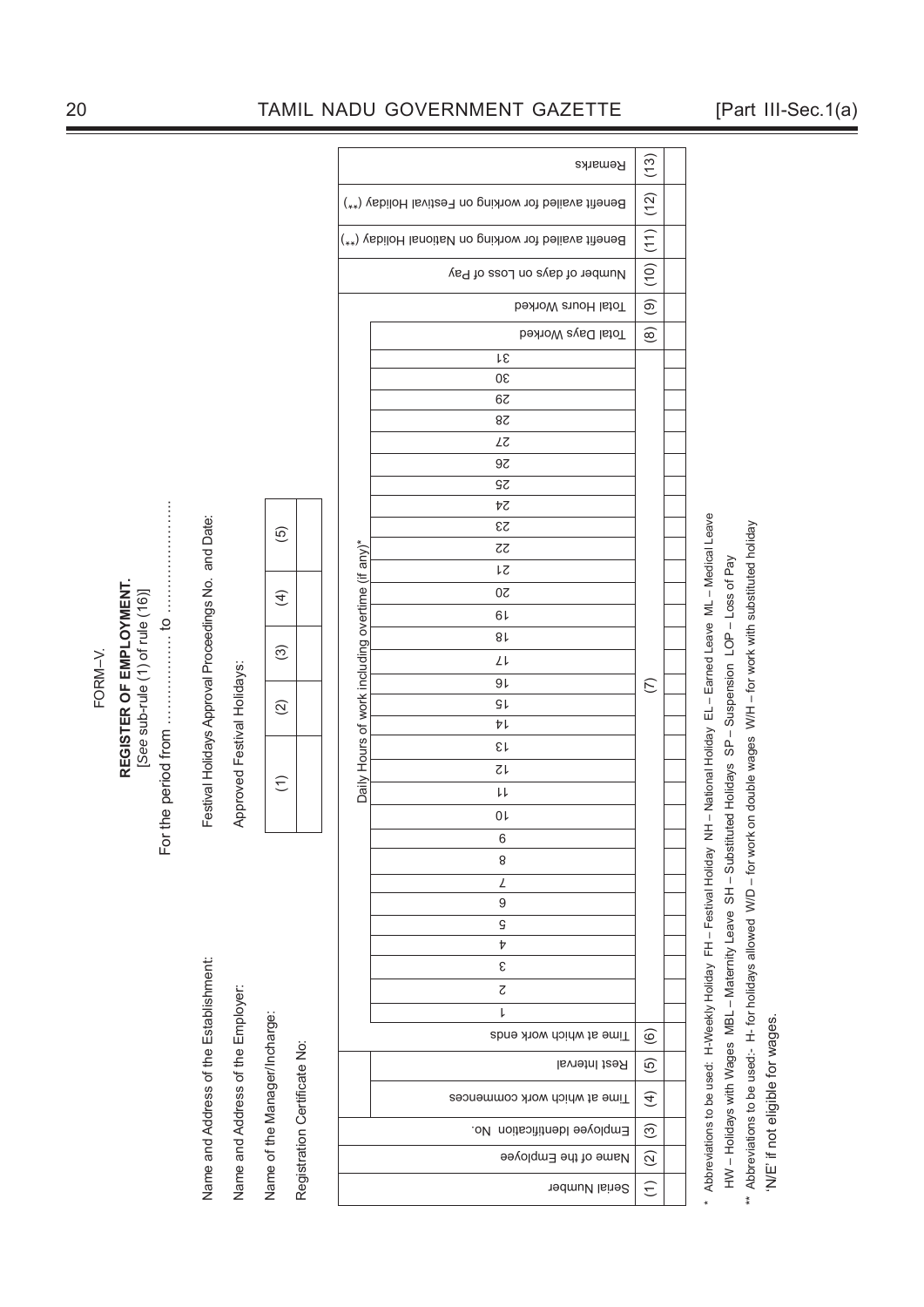# FORM–W. **REGISTER OF WAGES**

# [See sub-rule(1) of rule (16)] [*See* sub-rule(1) of rule (16)]

Name and Address of the Establishment: Total number of persons employed: Name and Address of the Establishment:

Name and Address of the Employer: Name and Address of the Employer:

Name of the Manager/Incharge: Name of the Manager/Incharge:

Registration Certificate No: Registration Certificate No:

Total number of persons employed:

| Female young<br>person |  |
|------------------------|--|
| Male young person      |  |
| Vomen                  |  |
| /len                   |  |

Wage Period from ……………………. to ……………….. (Monthly / Fortnightly / Weekly / Daily / Piece Rated)

|            |                | (30)                                                                                                                    |                                                                    |  |
|------------|----------------|-------------------------------------------------------------------------------------------------------------------------|--------------------------------------------------------------------|--|
|            |                | ldentify and Date<br>Receipt by Employee / Bank Transaction                                                             | (29)                                                               |  |
|            |                | bisq frivoms base<br>Rate at which subsistence allowance calculated                                                     | (28)                                                               |  |
|            |                | Unpaid accumulations                                                                                                    |                                                                    |  |
|            |                | Date of payment                                                                                                         |                                                                    |  |
|            |                | Net Wages                                                                                                               |                                                                    |  |
|            |                | Total Deductions                                                                                                        |                                                                    |  |
|            |                | Any other Deductions                                                                                                    |                                                                    |  |
|            |                | Pending Recovery                                                                                                        |                                                                    |  |
|            |                | Deduction made on Damages, Loss or Fines                                                                                |                                                                    |  |
|            | Damages / Fine | <b>u</b> uow<br>Deduction recovery pending at beginning of the                                                          | $(17)  (18)  (19)  (20)  (27)  (22)  (23)  (24)  (25)  (26)  (27)$ |  |
|            |                | Deduction imposed on Damages, Loss or Fines                                                                             |                                                                    |  |
| Deductions |                | Pending Recovery                                                                                                        |                                                                    |  |
|            | Advances       | Advance Recovered                                                                                                       |                                                                    |  |
|            |                | of the month<br>Advance recovery pending at the beginning                                                               | $(12)$ $(13)$ $(14)$ $(15)$ $(16)$                                 |  |
|            |                | bis <sup>q</sup> sonsvbA                                                                                                |                                                                    |  |
|            |                | Labour Welfare Fund                                                                                                     |                                                                    |  |
|            |                | Employee's State Insurance Corporation No.                                                                              |                                                                    |  |
|            |                | Provident Fund No.                                                                                                      |                                                                    |  |
|            |                | enosa Wages                                                                                                             | (11)                                                               |  |
|            |                | for accumulated leave)<br>wages for National Festival Holidays / wages<br>Overtime Wages (wages for EL availed / double |                                                                    |  |
|            |                | Pvertime Wages                                                                                                          |                                                                    |  |
|            |                | Other Allowances (nature may be specified)                                                                              | $(7)$ (8) (9) (10)                                                 |  |
|            |                | House Rent Allowance                                                                                                    |                                                                    |  |
|            |                | Dearness Allowance                                                                                                      | $\overline{6}$                                                     |  |
|            |                | <b>Basic Wage</b>                                                                                                       | $\widehat{\Theta}$                                                 |  |
|            |                | Number of days worked                                                                                                   | $\left( 4\right)$                                                  |  |
|            |                | Employee Identification No.                                                                                             | $\odot$                                                            |  |
|            |                | Name of the Employee                                                                                                    | $\widehat{2}$                                                      |  |
|            |                | Serial Number                                                                                                           | $\widehat{\epsilon}$                                               |  |